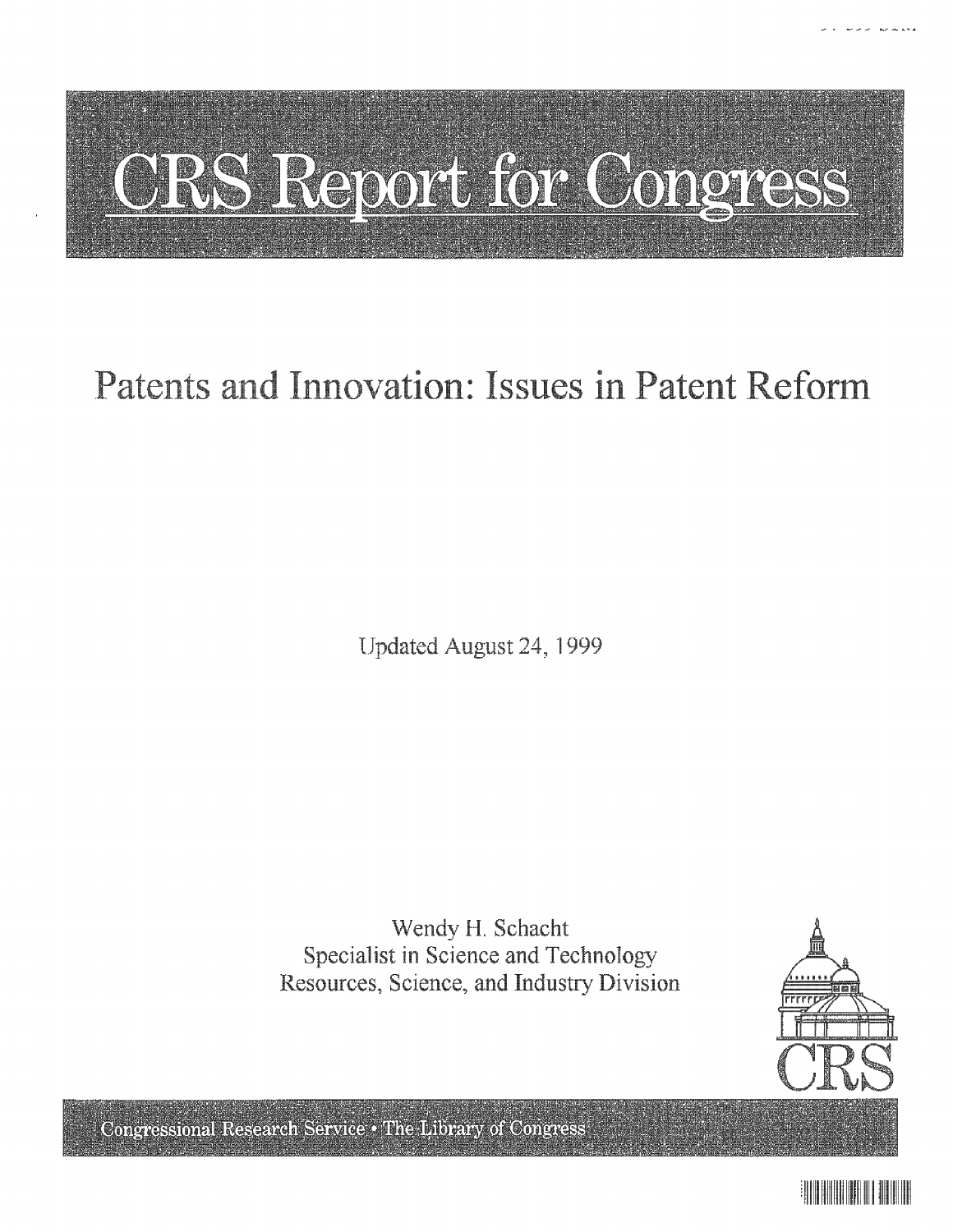#### **ABSTRACT**

Changes to existing patent law have been considered over the past several congresses. Much of the expressed intrest arises from the perception of patent ownership as an incentive to innovation, innovation being the basis for technological progress, one significant factor in -conomic growth, This paper looks at the role of patents in innovation and provides a discussion of the proposed alterations to current practices within the context of issues associated with the commercialization of new products and processes. The report will be updated as warranted by legislation and provides background information that may be helpful during debate on this topic in the 106<sup>th</sup> Congress.

i,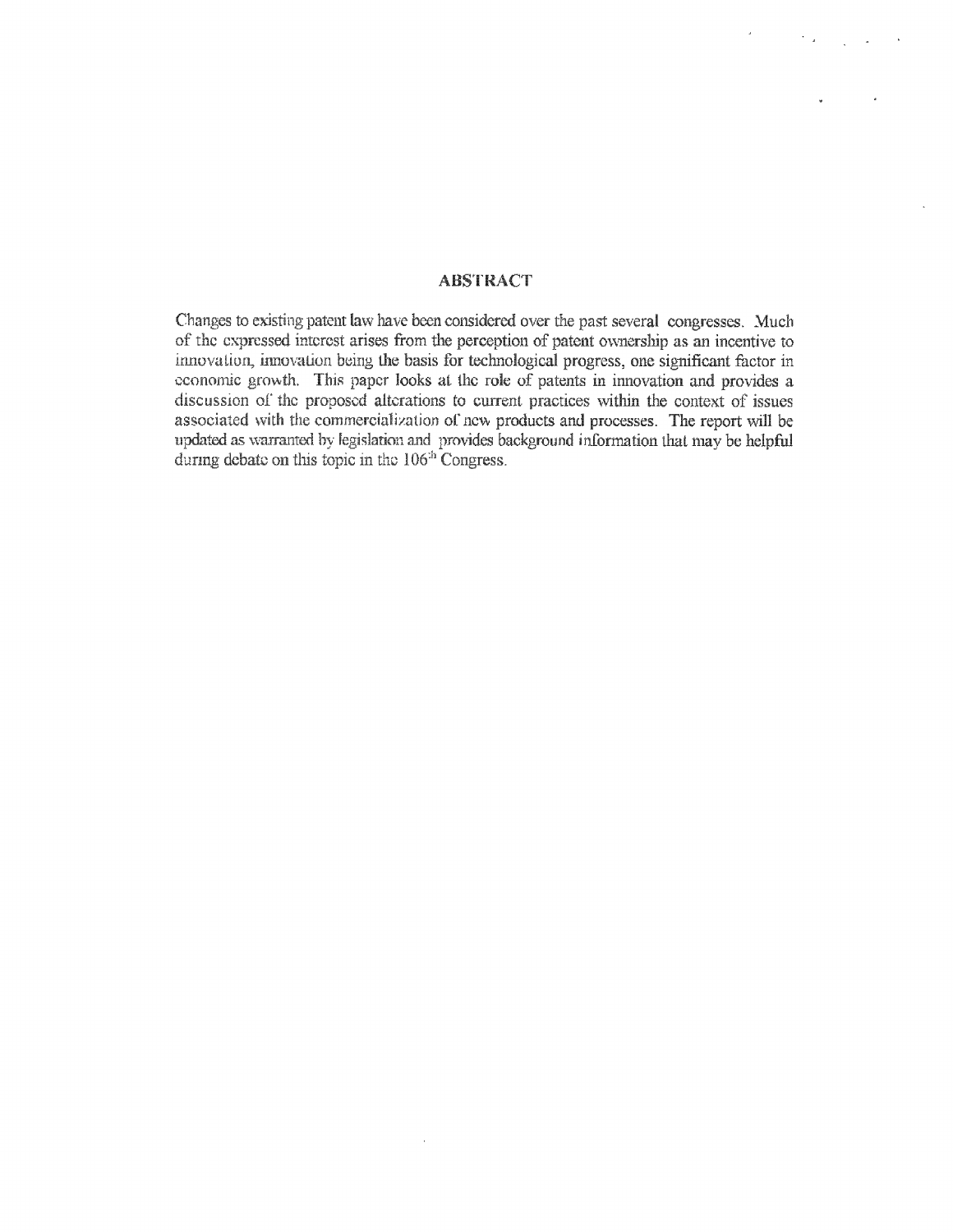#### Summary

The on-going debate over changes to existing patent law has continued in the **106"** Congress. Much of the expressed interest arises from the perception that patent ownership is an incentive to innovation, Innovation, the process that ultimately provides new and improved products, manufacturing processes, and services, is the basis for technological progress, This technological advancement is a key element of economic growth.

The patent system was created in the United States Constitution. Article **1,** Section 8, Clause 8 states that "The Congress Shall Have Power, To promote the Progress of Science and useful Arts, by securing for limited Times to Authors and Inventors the exclusive Right to their respective Writings and Discoveries . . . ." The award of a patent permits the creator of an idea to exclude others from use of that concept without compensation. The patent process also places the information associated with an invention in the public domain by requiring publication of the application upon award.

Patents are intended to provide an incentive to encourage the investment necessary to develop an idea and bring it to the marketplace embodied in a product or process. However, not everyone agrees that the patent system is a particularly effective means to stimulate innovation. While patents allow the inventor to obtain a larger portion of the returns on resource expenditures, they do not permit him to capture all the benefits Patents can be circumvented and infringement cannot always be proven. It appears that the efficacy of patents is perceived differently among individual industrial sectors,

The proposed changes that might significantly alter the relations between innovation and patents involve the requirement for mandatory publication of patent applications 18 months after filing. Innovation typically is knowledge-driven. It also produces knowledge. How information is treated in the patent process is therefore of major consequence. Advocates of early publication claim that it offers a way to accelerate information dissemination, provide background on current technology, avoid costly duplication of effort, and highlight areas of scientific and technological interest. Opponents contend that such requirements will allow competitors to interfere with the award process to the detriment of inventors, particularly small companies. As the debate continues, it might be helpful to explore the balance between protection of the inventor and disclosure of information, if innovation is the ultimate objective.

This report provides background information on the relationships between patents and innovation that may be useful during consideration of this issue in the  $106<sup>th</sup> Congress.$  The paper will be updated as warranted by legislative activity.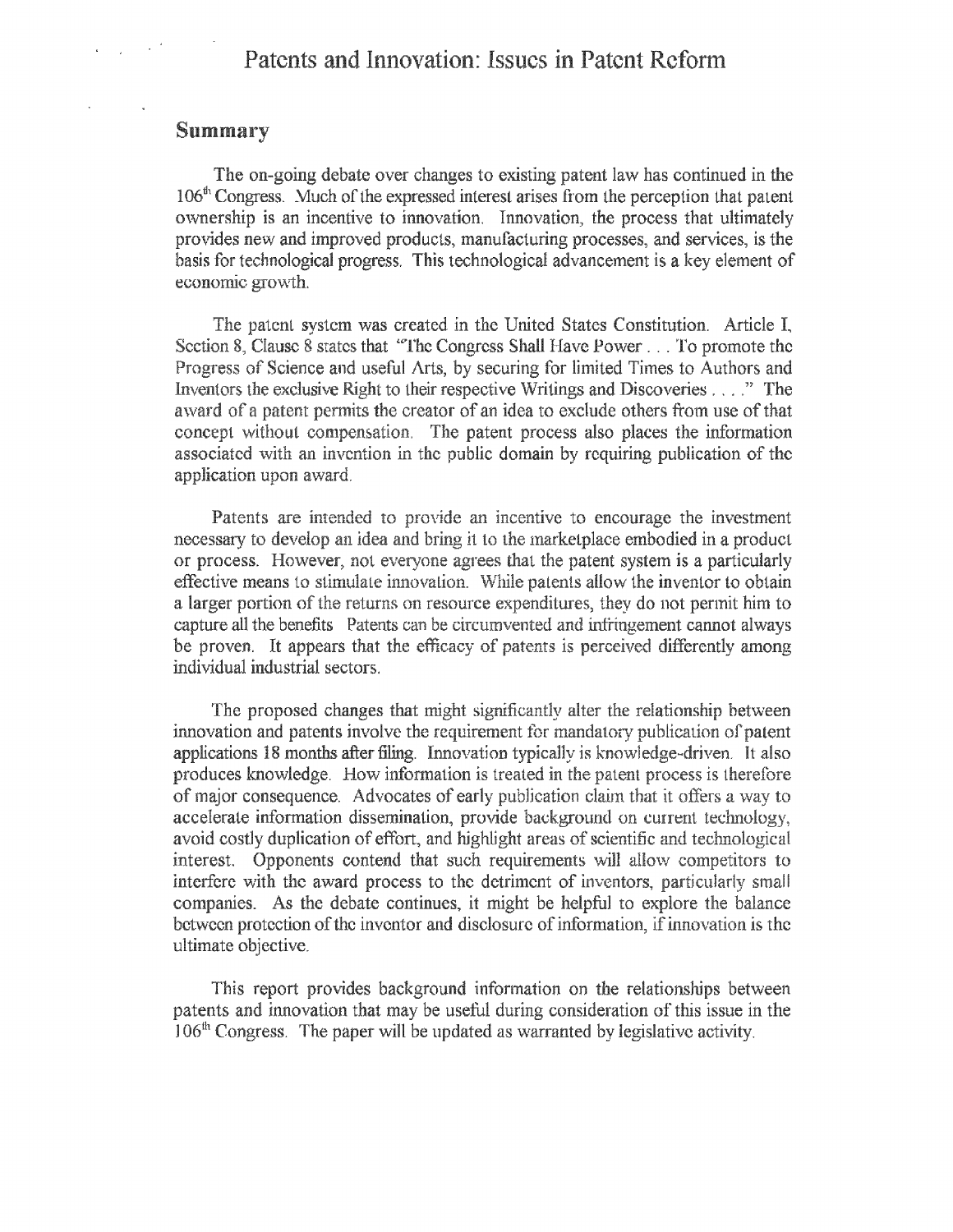## **Contents**

| Observations on the Effects of Proposed Changes |  |
|-------------------------------------------------|--|
|                                                 |  |

 $\mathbb{Z}$ 

 $\ddot{\phantom{a}}$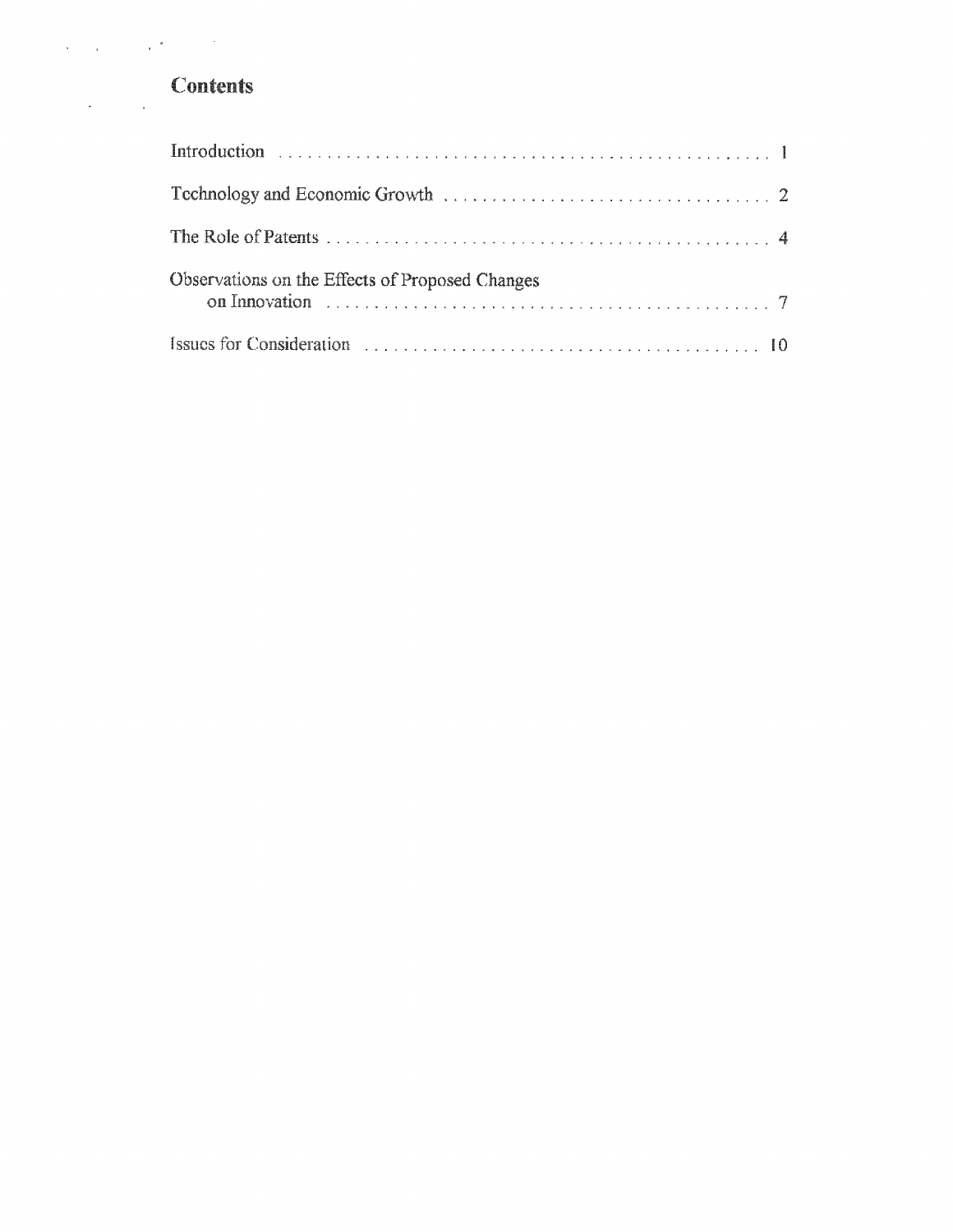# Patents and Innovation: Issues in Patent Reform

 $\frac{1}{2} \left( \frac{1}{2} \right)^{2} \left( \frac{1}{2} \right)^{2}$ 

#### Introduction

Changes to existing patent law are being considered by the 106<sup>th</sup> Congress. This would **bid** upon previous legislative efforts aimed at providing additional autonomy to the Patent and Trademark Office and altering requirements for publication of information contained in a patent application. Much of this interest is founded upon the percption that patent oxnership is an incentive to innovation, the basis for the technological advancement that leads to economic growth. It is through the commercialization and use of new products and processes that productivity gains are made and the scope and quality of goods and services are expanded. To assist in the debate over patent reform, this paper explores several of the significant issues, particularly the role of patents in stimulating invention and the relationship between patents, innovation, and economic growth

The patent system was created by Article I, Section 8, Clause 8 of the U.S. Constitution to encourage new discoveries and their reduction to practice, commonly known as innovation. Patent ownership is intended to stimulate the investment necessary to develop an idea and bring it to the marketplace embodied in a product or process. The award of a patent provides the recipient with a limited-time monopoly over the application of his discovery in exchange for the public dissemination of the information associated with the patent application. This is intended to permit the inventor to receive a return on the expenditure of resources leading to the discovery. The requirement for publication of the patent is expected to stimulate additional innovation and other cr means to meet similar and expanded demands in the marketplace.

Legislation considered in the **105"'** Congress contained provisions that would alter the information dissemination process, a crucial factor in the perceived utility of patenting. **t** In the current Congress, H.R. 1907, the American Inventors Protection Act, passed by the House on August 4, 1999, also addresses early publication of material contained in patents. It is anticipated that the debate will continue on this and similar bills incorporating changes that could have significant impacts on the relationship between patents and innovation. At issue is whether or not the new procedures would influence the ability of the patent process to generate the technological progress that leads to economic growth, The discussion below provides a context to help decisionmakers assess the potential consequences of any proposals under consideration,

<sup>&</sup>lt;sup>1</sup>H.R. 400 passed the House on April 23, 1997; S. 507 was reported to the Senate on May 23, 1997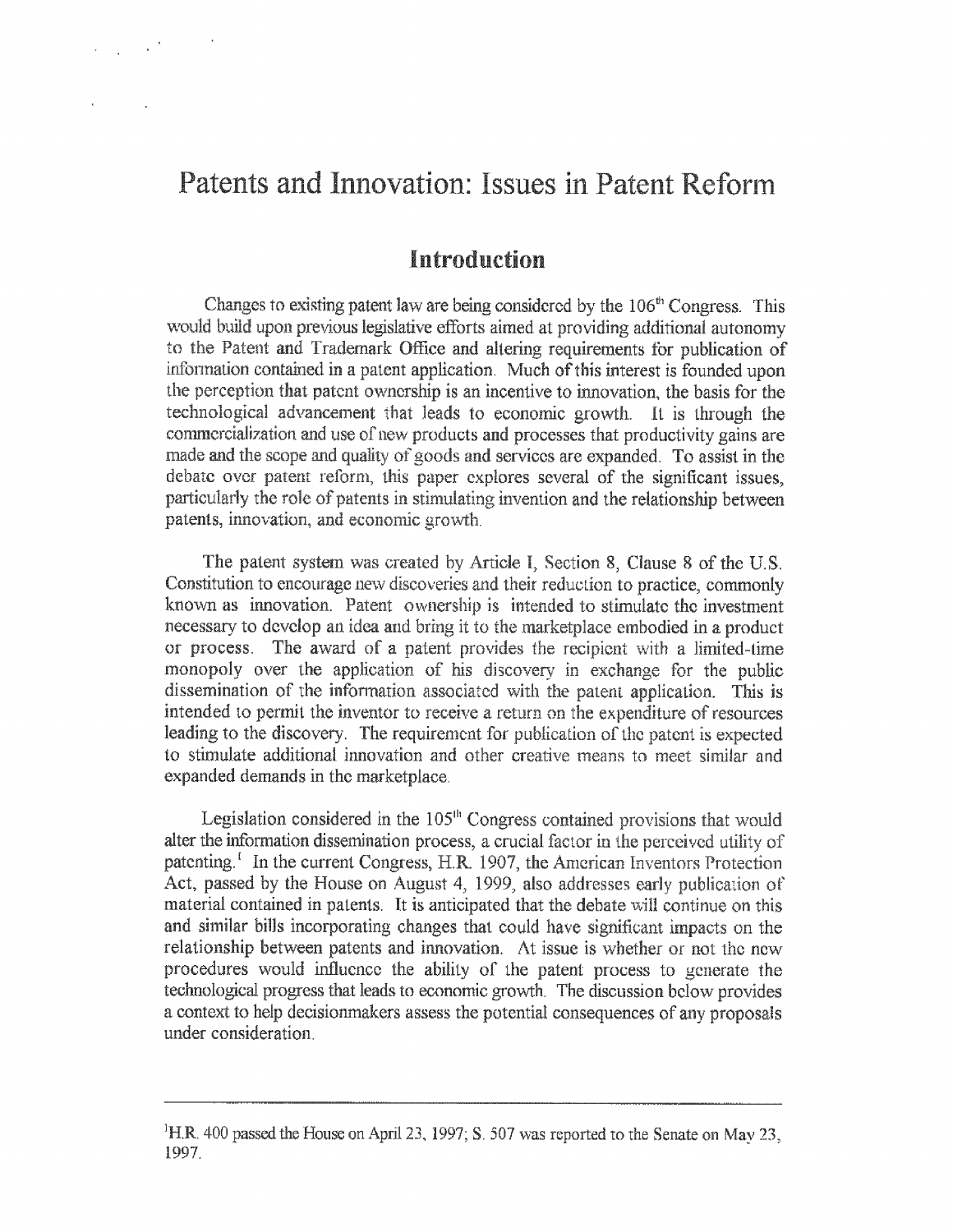#### Technology and Economic Growth

Technological advancement is a key element of economic growth, Experts widely accept that technical progress is responsible for up to one-half the growth of the U. **S.** economy and is one principal driving force for increases in our standard of living.<sup>2</sup> Historically, industrial expansion was based on the use of technology to exploit natural resources. Today, such growth tends to be founded on scientific discoveries and engineering knowledge (e.g., electronics, biomedical applications) and is even more dependent than before on the development and use of technology, Technology can drive the economy because it contributes to the creation of new goods and services, new industries, new jobs, and new capital, It can expand the range of services offered and extend the geographic distribution of those services. The application of technologies also can contribute to the resolution of those national problems that are amenable to technological solutions.

Fechnological progress is achieved through innovation, the process by which ndustry provides new and improved products, manufacturing processes, and services. It is an activity that may involve, among other things, idea origination, research, development, engineering, commercialization, and diffusion throughout the marketplace. A concept can become an innovation without evolving through those separate steps. An invention becomes an innovation when it has been integrated into the economy such that the knowledge created is applied in production to increase productivity and quality, or results in a new or improved product or service that can be sold in the marketplace. It is only in that phase that a significant stimulus to economic growth occurs.

Innovations do not have to embody a breakthrough in order to have a significant effect. Many of the innovations that further technological advancement are generated as solutions to production and marketing problems rather than opportunities arising from research and development (R&D). The majority of innovations appear to be the result of incremental improvements to existing products or processes. Some of these are based on  $R&D$ , but many others are the result of changes in engineering and the production process, or reflect new ideas created by intuition, experience, or skill. The advance of technology provides opportunities for additional new ideas and builds upon the available store of knowledge. $3$ 

However, research and development are important to technological progress in many ways. It has been argued that the innovations arising from R&D are the most

<sup>2</sup> Gregory Tassey, *The Economics of R&D Policy* (Connecicut: Quorum Books, 1997), 54. See also: Edwin Mansfield, "Intellectual Properx Rights, Technological Change, and Economic Growth,'\* in *Intellectual Poperiy Rights and Capital Formation in the Next Decade,* eds. Charls **E** Walker and Mark **A.** Bloomfield (New York: University Press of America, 1988), **5.**

<sup>3</sup>Richard R. Nelson, "What is 'Commercial' and What is 'Public' About Technology and What Should Be?" in *Technology and the Wealth of Nations*, eds. Nathan Rosenberg, Ralph Landau, and David C. Mowery (Stanford: Stanford University Press, 1992), 59.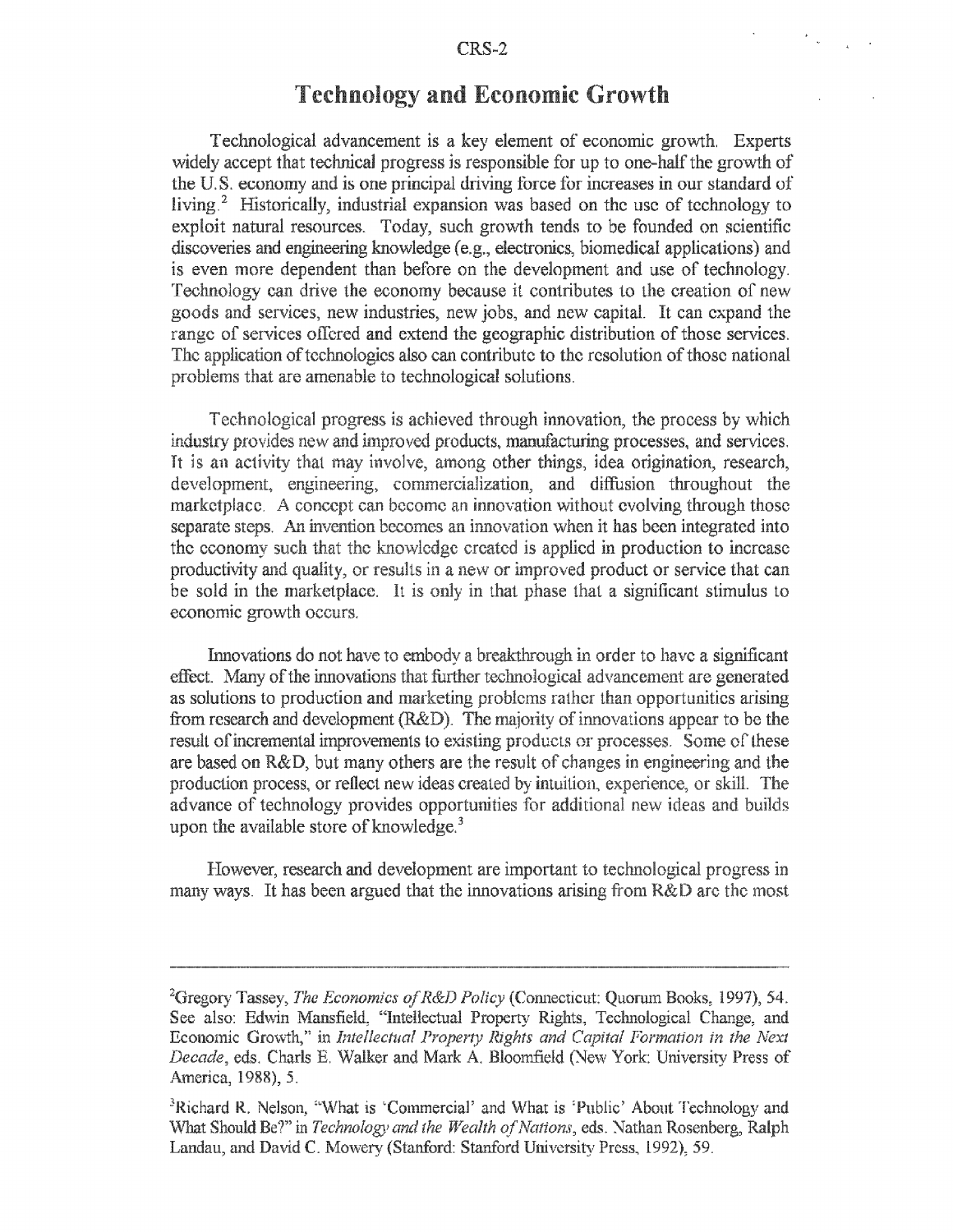important ones.<sup>4</sup> Profound changes in our society have been brought about by advances in research, resulting in new products and processes in the areas of medicine, semiconductors, computers, and materials, just to name a few, In addition, R&D contributes to economic growth by its impact on productivity. Over the years various experts studying the effects of research and development have found that productivity growth in an industry or a firm is directly and significantly related to the amount spent previously on R&D in that industry or company.<sup>5</sup> It has been estimated that one-half of productivity increases (output per person) are the result of investments in research and development.<sup>6</sup> "In general, research-intensive industries and industries that are intensive users of technology account for increasingly larger dollar volumes of sales and employment...," according to Gregory Tassey, senior economist at the National Institute of Standards and Technology.<sup>7</sup> Additional recent work-supported by the Department of Commerce (using Census Bureau data) has shown that advanced technologies are associated with higher manufacturing productivity, which is in turn related to employment growth.<sup>8</sup>

Studies demonstrate that the rate of return to society as a whole generated by investments in R&D is significantly larger than the benefits that can be captured by the person or organization financing the work. It has been estimated that the social rate of return on R&D spending is over twice that of the rate of return to the inventor.<sup>9</sup> Ideas often can be easily imitated, the knowledge associated with an innovation dispersed and adapted to other products and processes that, in turn, stimulate growth in the economy. That can happen in the absence of appropriability defined as "...factors, excluding firm and market structure, that govern an innovator's ability to capture the profits generated by an innovation."<sup>10</sup> The appropriability of an invention depends on the level of competition in the industry and the type of information related to the innovation; the more competition and the more basic the knowledge, the less

<sup>5</sup>Alden S. Bean, "Why Some R&D Organizations Are More P. *Research I'echnology Management,* Jan.-Feb. 1995, **26.** See also Economists See R&D," *Harvard Business Review,* Nov.-Dec. **19:**

<sup>6</sup>Zvi Griliches, "The Search for R&D Spillovers," Scandinavian Journal of Econor 29-47.

<sup>7</sup>U.S. Department of Commerce. National Institute of Standards and Technology Technology and Economic Growth: Implications for Federal Policy, by Gregory Tassey, Planning Report 95-3, (Oct. 1995), **19**

**'U.S.** Department of Commerce. Economics and Statistics Adriniistration *Technology, Economic Growth and Fmplojment: New Research from the Department of Commerce,* (1994), 10-11

'For a list of relevant research in this area see Council of Economic Advisors. *Supporting Research and Development to Promote Economic Growth: The RFederal Government's Role,* (October 1995), 6-7.

<sup>10</sup>David J. Teece, "Profiting from Technological Innovation: Implications for Integration Collaboration, Licensing, and Public Policy," in *The Competitive Challenge,* **ed.** David **J.** Tecce (Cambridge: Ballinger Publishing Co., 1987), 188

<sup>4</sup> Ralph Landau, "Technology, Econonics and Publ Policy, eds. Ralph Landau and Dale W. Jorgenson (Cambridge: Ballinger Publishing Co. 1986), **5.**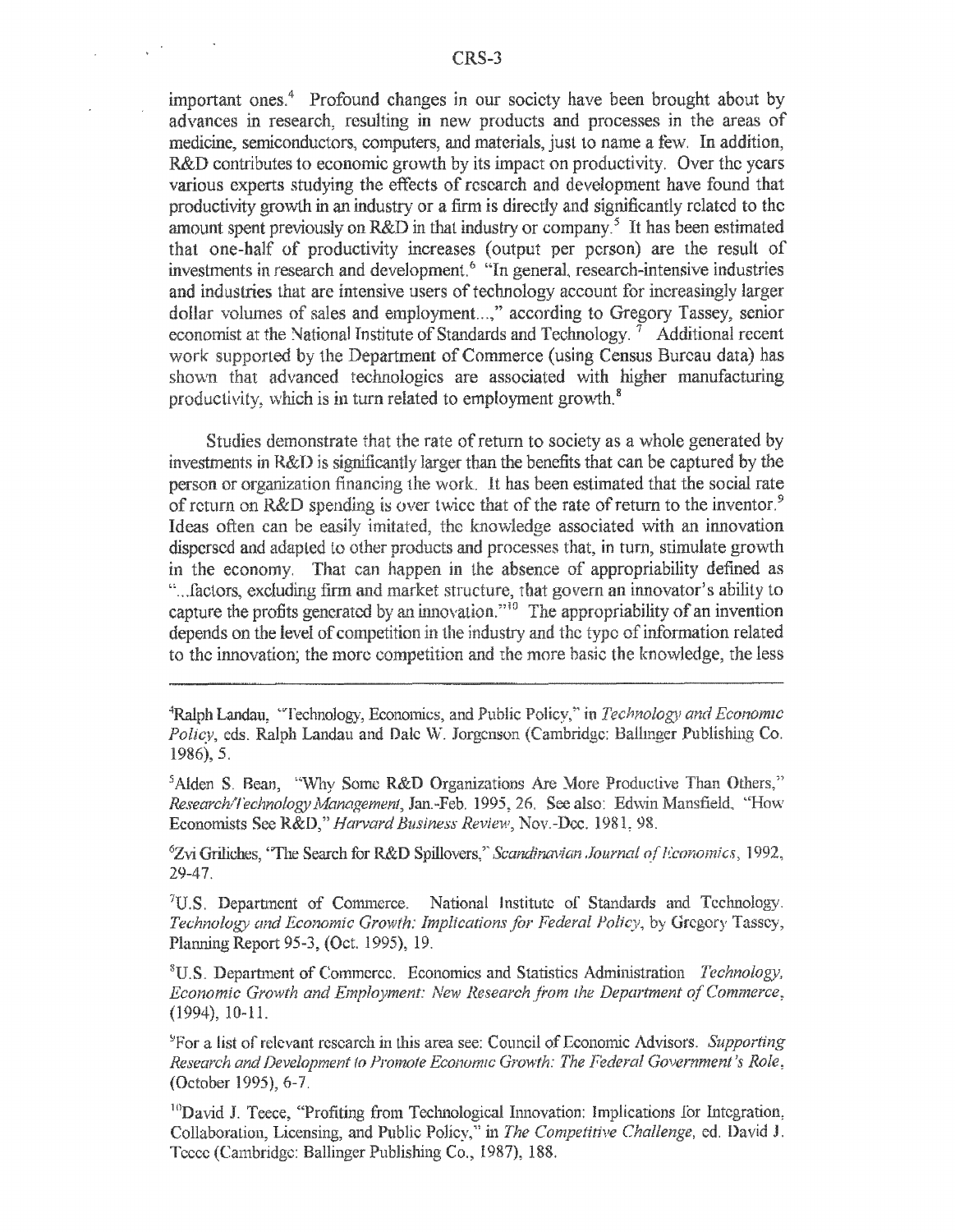appropriable it is.<sup>11</sup> The difficulty in securing sufficient returns to spending on research and development has been associated with underinvestment in those activities.

While there is general agreement that technological innovation can play an important role in economic growth and productivity, the relationships among these activities are complicated, may be difficult to trace, and often are not fully understood by the experts. Despite methodological problems in measuring technological advance and its components, studies seem to agree that innovation can make a positive contribution to economic growth and productivity; the return to private investment in research and development is often high compared to alternative investments of the firm; and the median social rate of return on investment in  $R&D$  is over twice that of the median private rate of return.

#### The Role of Patents

various governmental efforts to encourage these endeavors. The first such federal initiative was the creation of the U.S. patent system. Article I, Section 8, Clause 8 of the U.S. Constitution states that "The Congress Shall Have Power ... To promote the Progress of Science and useful Arts, by securing for limited Times to Authors and Inventors the exclusive Right to their respective Writings and Discoveries...." The award of a patent permits the creator of an idea to exclude others temporarily from use of that concept without compensation. It also places the information associated with an invention within **I p** The role of invention and innovation in technological progress has given rise to

Innovation typically is knowledge-driven ... based on the application of knowledge, whether it is scientific, technical, experiential, or intuitive. Innovation also produces new knowledge. One characteristic of knowledge that underlies the patent system is that it is a "public good," a good that is not consumed when it is used. As John Shoven of Stanford University points out, "[t]he use of an idea or discovery by one person does not, in most cases, reduce the availability of that information to others." $12$  Therefore the marginal social cost of the widespread application of that information is near zero because the stock of knowledge is not depleted. "Ordinarily, society maximizes its welfare through not charging for the usc of a free good."<sup>13</sup> However, innovation typically is costly and resource intensive. Patents permit novel concepts or discoveries to become "property" when reduced to practice and therefore allow for control over their use. They **"..** create

<sup>&</sup>lt;sup>11</sup>Mansfield, *Intellectual Property Rights, Technological Change, and Economic Growth,* 10-11.

 $13$ John B. Shoven, "Intellectual Property Rights and Economic Growth," in Walker, et. al., *Intellectual Property Rights and Capital Formation in the Next Decade, 46.* 

 $<sup>13</sup>$ Robert P. Benko, "Intellectual Property Rights and New Technologies," in Walker, et. al.,</sup> *Intellectual Property Rights and Capital Formation in the Next Decade, 27.*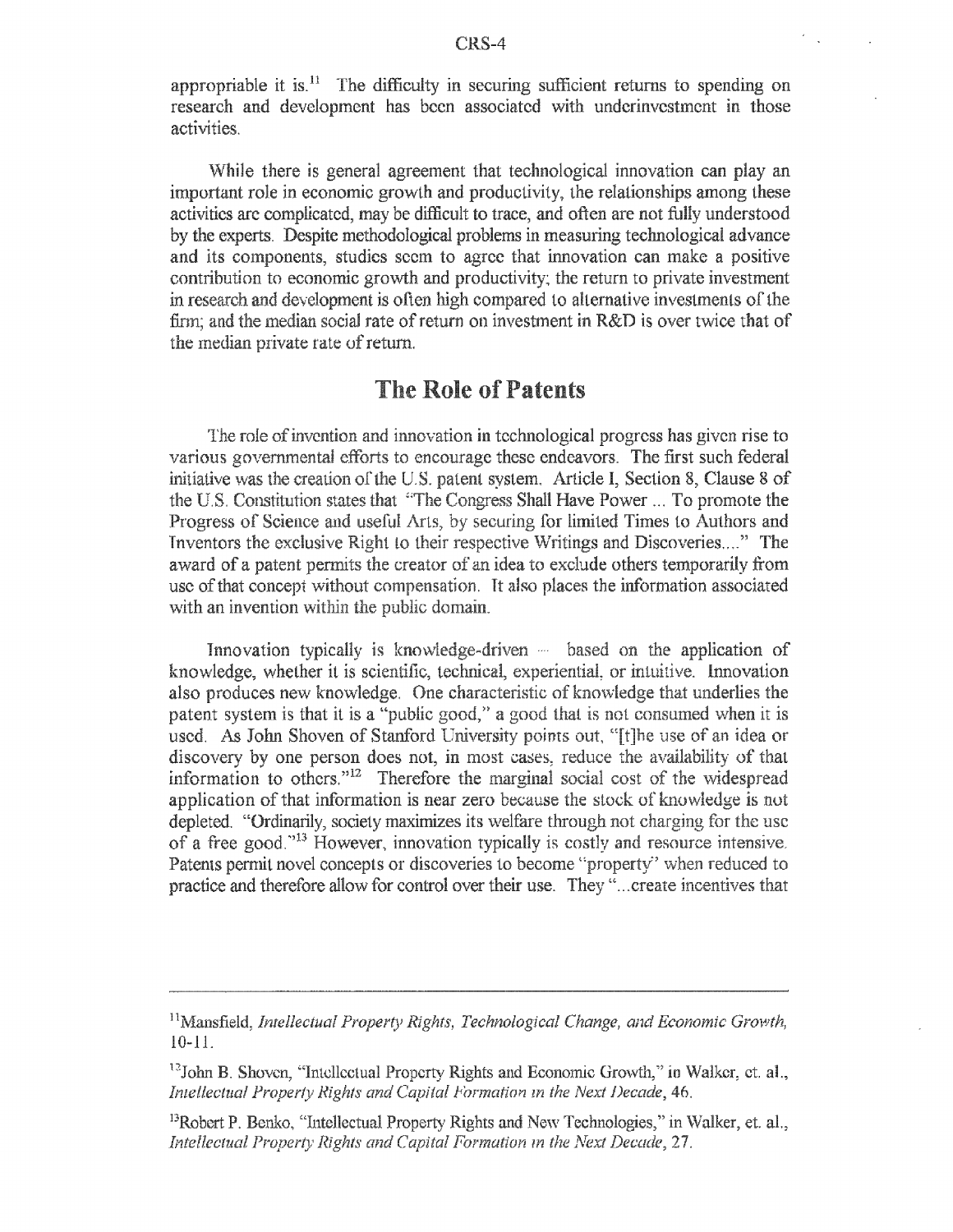maximize the difference between the value of the intellectual property that is created and used and the social cost of its creation."<sup>14</sup>

The patent process is designed to resolve the problem of appropriability discussed above, **If** discoveries were universally available without the means for the inventor to realize a return on investments, there would result a "..much lower and indeed suboptimal level of innovation." $15$  While research is often important to innovation, studies have shown that it constitutes only 25% of the cost of commercializing a new technology or technique, thus requiring the expenditure of a substantial amount of additional resources to bring most products or processes to the marketplace. The grant of a patent provides the inventor with a means to capture the returns to his invention through exclusive rights on its practice for 20 years from date of filing, That is intended to encourage those investments necessary to further develop an idea and generate a marketable technology.

influenced by other mitigating factors, particularly the requirements for information disclosure, the length of the patent, and the scope of rights conferred. The process of obtaining a patent places the concept on which it is based in the public domain. In return for a monopoly right to the application of the knowledge generated, the inventor must publish the ideas covered in the patent. As a disclosure system, the patent can, and often does, stimulate other firms or individuals to invent "around" existing patents to provide for parallel technical developments or meet similar market needs. Issuance of a patent provides the inventor with a limited-time monopoly that is

The patent system thus has dual policy goals — providing incentives for inventors to invent and encouraging inventors to disclose technical information.<sup>1</sup> Disclosure requirements are factors in achieving a balance between current and future innovation through the patent process, as are limitations on scope, novelty mandates, and nonobviousness considerations.<sup>17</sup> They give rise to an environment of competitiveness with multiple sources of innovation, which is viewed by some experts as the basis for technological progress. This is important because, as Robert Merges (Boston University) and Richard Nelson (Columbia University) found in their studies.

<sup>&</sup>lt;sup>14</sup> Stanley M. Besen and Leo J. Raskind, "An Introduction to the Law and Economics of Intellectual Property,'" *Journal oj' Ecoomic Perspectives,* Winter 1991,

<sup>&</sup>lt;sup>15</sup> Kenneth W. Dam, "The Economic Underpinnings of Patent Law," Journal of Legal Studies, January 1994, 247

<sup>6</sup> Robert P. Merges, "Commercial Success and Patent Standards: Economic Perspectives on Innovation," *California Law Review*, July 1988, 876,

<sup>&</sup>lt;sup>17</sup>Dam, *The Economic Underpinnings of Patent Law*, 266-267.

Scope is determined **by** the number of claims made in a patent. Claims are the technical descriptions associated with the invention. In order for an idea to receive a patent, the law requires that it be "... new, useful [novel], and nonobvious to a person of ordinary skill in the art to which the invention pertains," See footnote 12, **p, 7.**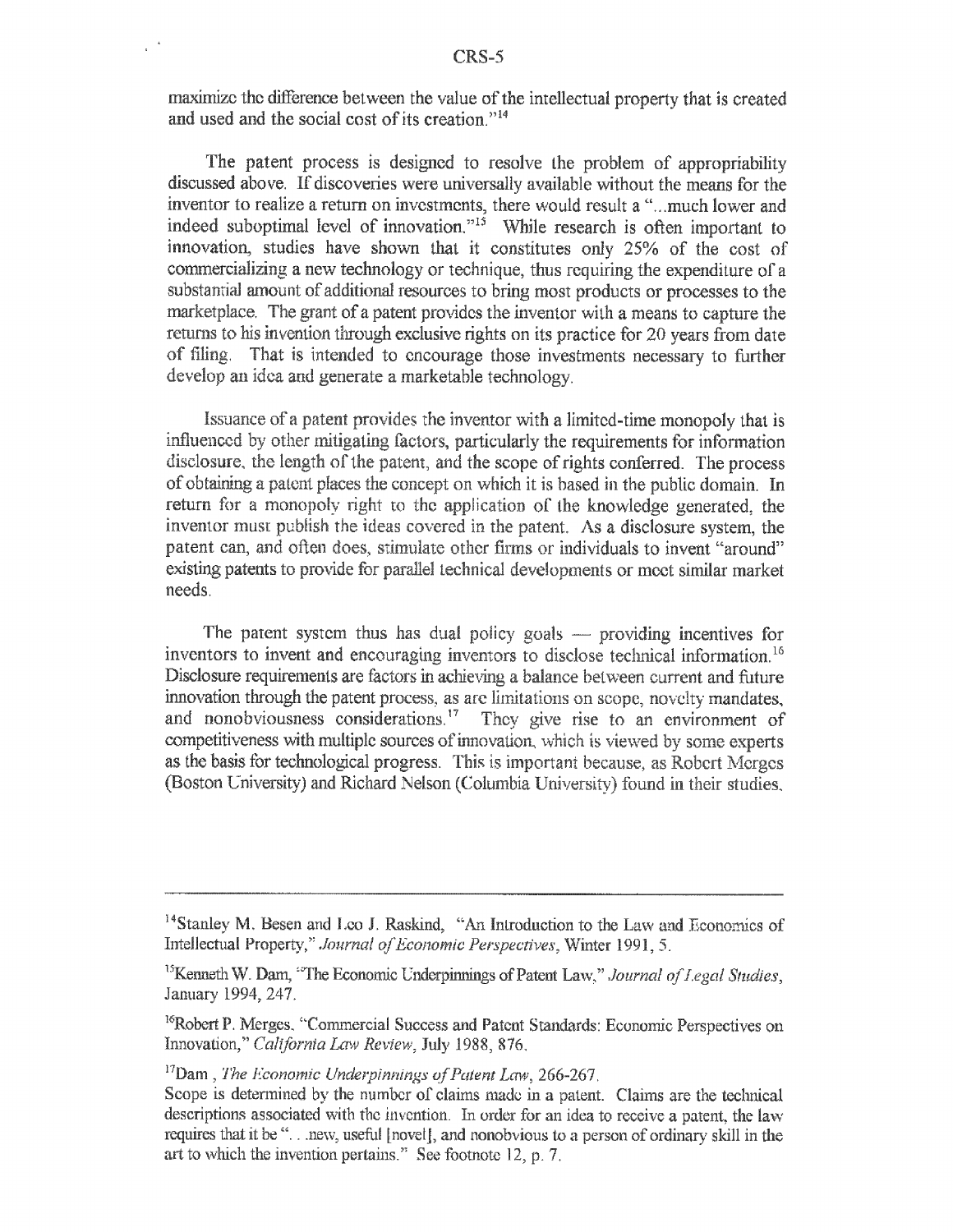when only "...a few organizations controlled the development of a technology, technical advance appeared sluggish."<sup>18</sup>

Not everyone agrees that the patent system is a particularly effective means to stimulate innovation, It has been argued that patents do not work in reality as well as in theory because they do not confer perfect appropriablity. In other words, they allow the inventor to obtain a larger portion of the returns on his investment but do not permit him to capture all the benefits. Patents can be circumvented and infringement cannot always be proven. Thus, patents are not the only way, nor necessarily the most efficient means, for the inventor to protect the benefits generated by his efforts, **A** study by Yale University's Richard Levin and his colleagues concluded that lead time, learning curve advantages (e.g. familiarity with the science and technology under consideration), and sales/service activities were typically more important in exploiting appropriability than were patents. That was true for both products and processes. However, patents were found to be better at protecting the former than the latter, The novel ideas associated with a product often can be determined through reverse engineering — taking the item apart to assess how it was made, That information then could **be** used by competitors if not covered by a patent. Because it is more difficult to identify the procedures related to a process, other means of appropriation are seen as preferable to patents, with the attendant disclosure requirements.<sup>19</sup>

The utility of patents to companies varies among industrial sectors. Assessments of the aircraft and semiconductor industries show that patents were not the most successful mechanism for capturing the benefits of investments. Instead, lead time and the strength of the learning curve were determined to be more important.<sup>20</sup> In contrast, patents are perceived as critical in the drug and chemical industries. That may reflect the nature of R&D performed in those sectors, where the resulting patents are more detailed in their claims and therefore easier to defend.<sup>21</sup> The degree to which industry perceives patents as effective is ". . . positively correlated with the increase in duplication costs and time associated with patents.<sup>222</sup> Patents significantly raise imitation costs in certain industries  $\cdot$  an estimated 40% in the pharmaceutical sector, **30%** for major new chemical products, and 2 **5%** for t and are thus viewed as important. However, in other in

<sup>&</sup>lt;sup>18</sup>Robert P. Merges and Richard R. Nelson, "On the Complex Economics of Patent Scope," *Columbia Law Review, May 1990, 908.* 

<sup>&</sup>lt;sup>19</sup>Richard C. Levin and Alvin K. Klevorick, Richard R. Nelson, Sidney G. Winter, "Appropiating the Returns for Industrial Research and Development,' *Brookings Papers on economic Actiw* **0,, 1987,** in *The Fconomics of Technical Change,* eds. Edwin Mansfield and Elizabeth Mansfield (Vermont, Edward Elgar Publishing Co., 1993), 254

 $2^{20}$ Ibid., 243.

<sup>2</sup>Ibid, **255** and 257. See also: Mansfield, *Intellectual Property Rights, Technological Change, and Economic Growth, 12 and 13.* 

<sup>&</sup>lt;sup>22</sup>Levin, et.al., *Appropriating the Returns for Industrial Research and Development*, 269.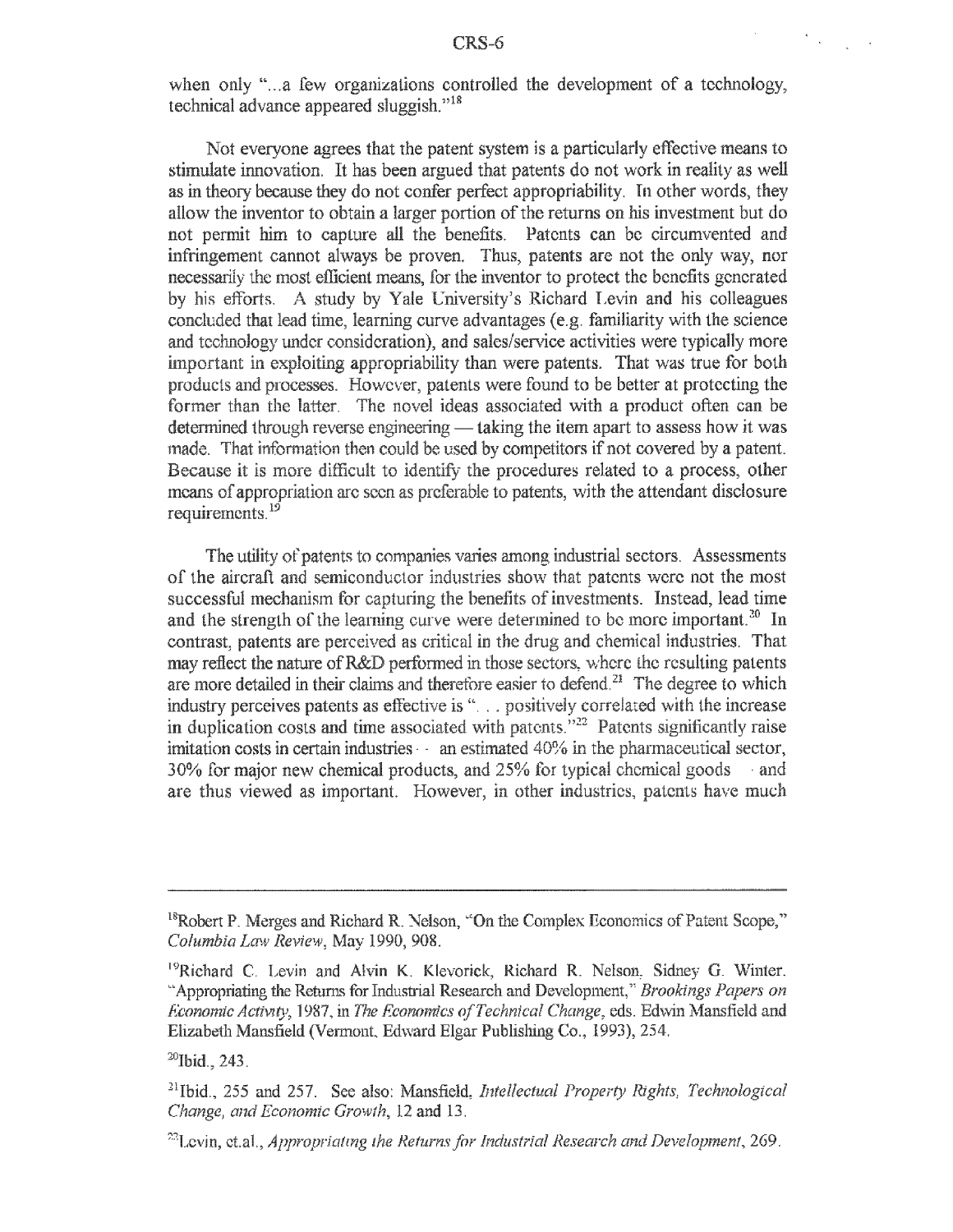smaller impact on the costs associated with imitation **(e.g.** in the 7%-15% range for electronics), and are considered less successful in protecting resource investments.<sup>23</sup>

Despite questions as to their efficacy, firms continue to patent their inventions, In a study of 100 companies spanning 12 industries conducted by Edwin Mansfield, about half of the eligible inventions are patented in those sectors that did not consider patents important. That activity appears to be the result of additional perceived benefits including royalty payments, delays to imitators, and the ability to use patents as bargaining tools to meet alternative priorities of the firm.<sup>24</sup> Others speculate that patents are used primarily to measure employee performance and to gain access to foreign markets.<sup>25</sup> The low expiration rate of high technology patents relative to patents on less sophisticated technologies may indicate the value that companies assign to such protection, even in industries when the life cycle of the invention is short.<sup>26</sup> According to Suzanne Scotchmer (University of California, Berkeley), the innovator's incentives to patent depend on: "(i) the profitability of marketing the first technology prior to the development of second generation products; (ii) the extent of disclosure that patenting entails; (iii) the ease with which the technology could be reverse-engineered if marketed but not patented; and (iv) the breadth of patent protection."<sup>27</sup>

### Observations on the Effects of Proposed Changes on Innovation

Several changes to **U.S.** patent law were debated during the **105"** Congress and the issues addressed may provide guidance for current discussions in the 106' Congress. H.R. 400, the 21st Century Patent System Improvement Reform Act, passed the House on April 23, 1997. This bill would have (among other things):

- made the Patent and Trademark Office, now located in the Department of Commerce, a government corporation,
- \* required disclosure of information contained in parents **18** months after filing (except in the case of small businesses, universities, and individual inventors);

<sup>&</sup>lt;sup>23</sup> Edwin Mansfield, Mark Schwartz and Samuel Wagner, "Imitation Costs and Patents: An Empirical Study," *The Econonnc Journal,* December 1981, in Mansfield, *The Economics of Technical Change,* 270.

<sup>&</sup>lt;sup>4</sup>Mansfield, *Intellectual Property Rights, Technological Change, and Economic Growth,* 14.

<sup>&</sup>lt;sup>25</sup>Levin, et. al., *Appropriating the Returns for Industrial Research and Development, 257,* 

<sup>&</sup>lt;sup>26</sup> Donald J, Quigg, "Safeguarding Intellectual Property — Stimulus to Economic Expansion." in Walker, *Intellectual Properly Rights and Capital Formation in the Next Decade, 40,*

<sup>&</sup>lt;sup>27</sup>Suzanne Scotchmer, "Standing on the Shoulders of Giants: Cumulative Research and the Patent Law," Journal of Economic Perspectives, Winter 1991, in Mansfield, *The Economics qolTechnical Change,* 209.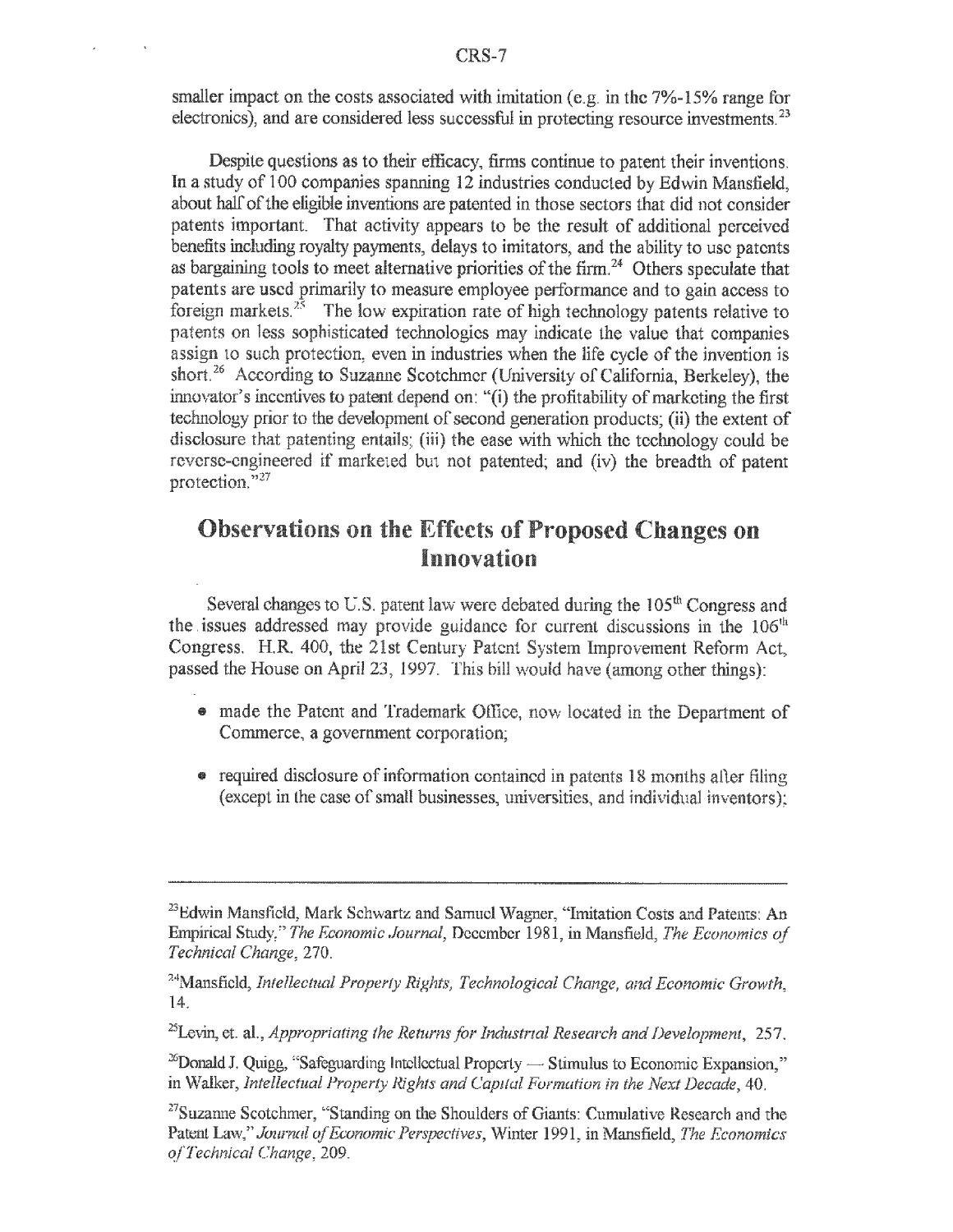- allowed for prior use of patented innovations without infringement in certain cases; and
- permited third party participation in patent reexamination proceedings.

**S** 507, the Omnibus Paent Act of **1997,** as reported to the Senate, was similar except that any inventor who did not choose to obtain a foreign patent could, at the time of filing, request a delay in publication until the patent issued thereby circumventing the 18 month disclosure requirement. This bill also permitted greater participation by third parties in patent reexamination but did not include expanded grounds for reexamination $28$ 

In the current Congress, H.R. 1907, the American Inventors Protection Act, was passed by the House on August 4, 1999. The provisions of this bill, sponsors argue, reflect an attempt to address unresolved issues from the previous discussion over patent reform. H.R. 1907 would (among other things):

- cstablish the Patent and Trademark Office as an independent agency within the Department of Commerce;
- **•** mandate disclosure of information contained in patents 18 months after filing in the United States if the inventor also files for patents abroad,
- \* guarantee **17** years of patent protection to diligent applicants;
- permit limited prior use of certain patented innovations (business methods) without infringement; and
- **e** accord third party participation in patent reexamination proceedings under specific conditions.

Given what is understood about the role of patents in innovation, the following discussion explores the possible results of suggested changes on the process of technological advancement, Proponents of these legislative initiatives view the proposed alterations as a means to make the patent system more effective. Providin the Patent and Trademark Office with additional authority to determine internal operating procedures and administration under the policy direction of the Departm of Commerce would make available the resources to improve the examination process and reduce patent pendency (the time it takes to consider and issue a patent), thereby affording an expanded time frame for enforcement of claims against infringement. However, the change that may significantly alter the relationship between innovation and patents, because of its implications for appropriability and information dissemination, is the requirement for mandatory early publication of patent

<sup>&</sup>lt;sup>28</sup> For additional information on related legislation sec: Congressional Research Service, Patent *Reform: Overviea and Comparison of S 507 and H.R, 400,* by Dorothy Schrader, CRS Report **97-591,** August 4, 1998.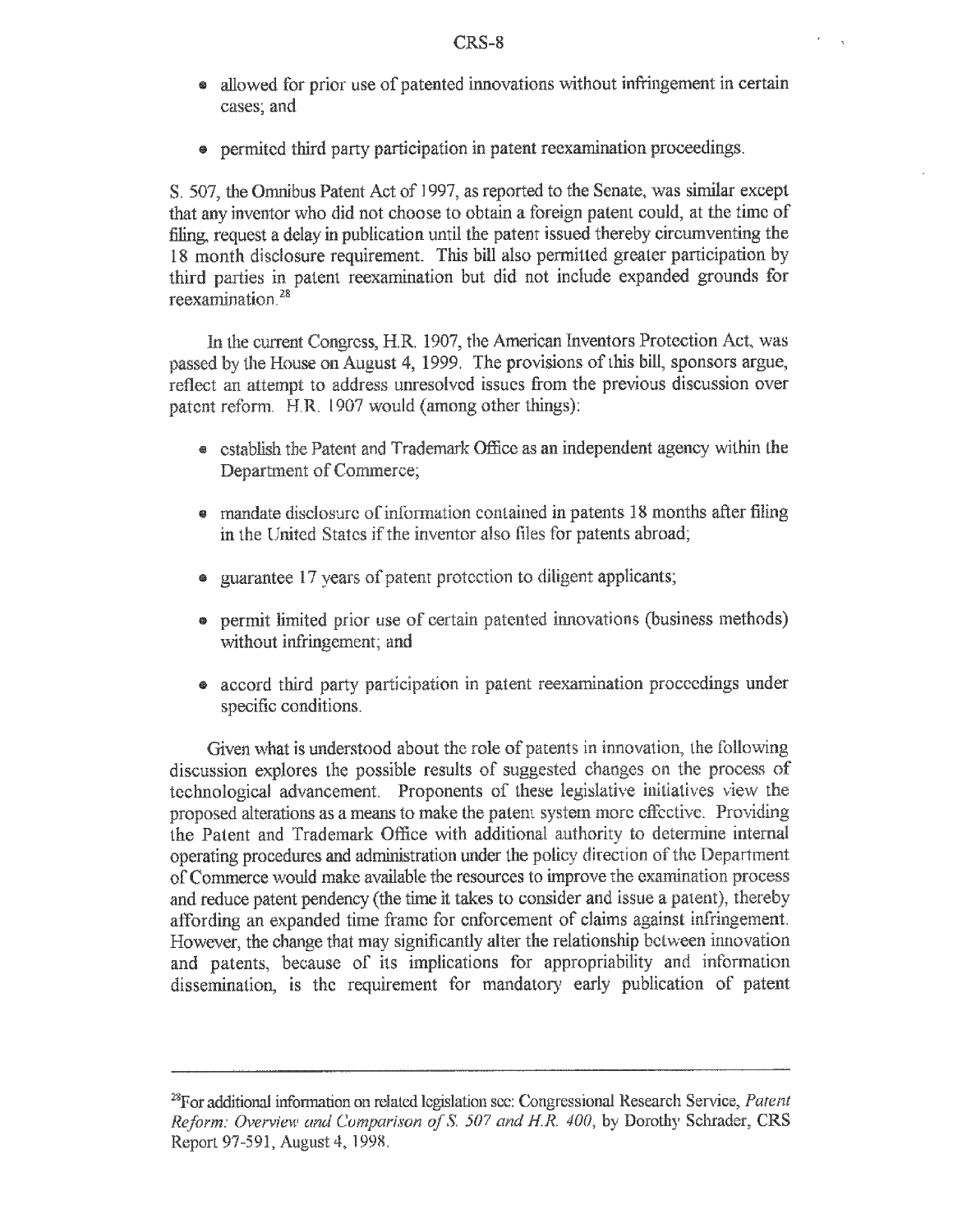applications 18 months after filing if the inventor also patents abroad.<sup>29</sup> Advocates of early publication claim that this offers a way to facilitate increased creativity and competition by providing background on current technology, avoiding duplication of effort, and highlighting areas of scientific and technological interest to rival firms. Another perceived advantage is that such a change would place **U.** S. practice in line with foreign patent office procedures that require publication of patents, in the language of the country, within an 18-month time frame. Thus, when American companies file for protection abroad, the relevant information quickly becomes available to foreign competitors in their native language, but it is not accessible in the United States or in English, Domestic firms remain at a distinct disadvantage, particularly small companies that do not have the resources to cull through these applications.

Early publication has been advocated as a means to negate the effects of submarine" patents. Under previous U.S. patent law, when the term of the patent was determined from the date of grant, certain inventors used dilatory tactics to dclay issuance of their own patent (for up to 40 years). During that time, other companies or individuals developed products and processes based on the first firm's concepts When the "submarine" patent surfaced, the original filer could require expensive licensing arrangements or sue for infringement. The revised system of patent terms from date of filing, coupled with the proposed requirements for information disclosure within 18 months, are seen by some as a way to counteract such maneuvers, place the information in public view, and permit patents to be used for the purposes for which they were intended.

Publication requirements also are viewed by proponents as a mechanism to improve the process of patent awards. It has been argued that carly dissemination of information facilitates the submission of prior ar at the front end of patent evaluation efforts.<sup>30</sup> According to Michael Kirk, Executive Director of the American Intellectual Property Association, such action will assist the Patent Office in i ts role of granting patents by making the process easier and more accurate. Potential conflicts can be recognized earlier in the examination activity. In addition, "small entity inventors will be able to receive more complete and accurate patentability assessments and have a<br>much better opportunity to avoid potential infringement issues since potentially much better opportunity to avoid potential infringement issues since potentially adverse patent rights can be more readily identified and monitored."<sup>31</sup>

Opponents of early publication provisions typically are small b usiness owners or individual inventors. They contend that release of information contained in an application prior to the patent award will allow competitors to interfere with the award process. Articulating what many in the community believe, Terry Bibbens of the U.S. Small Business Administration stated in testimony that ", . . large companies

 $^{29}$ Under existing law, patent applications arc published when the patent is awarded to the inventor,

<sup>&</sup>lt;sup>30</sup>Prior art indicates that the concept claimed in a patent application is already known (and usually has been published) and therefore cannot be considered novel.

<sup>&</sup>lt;sup>31</sup>Michael K.Kirk, prepared testimony before the House Committee on Science, Subcommittee on Energy and Environment, May **2,** 1996, **9.**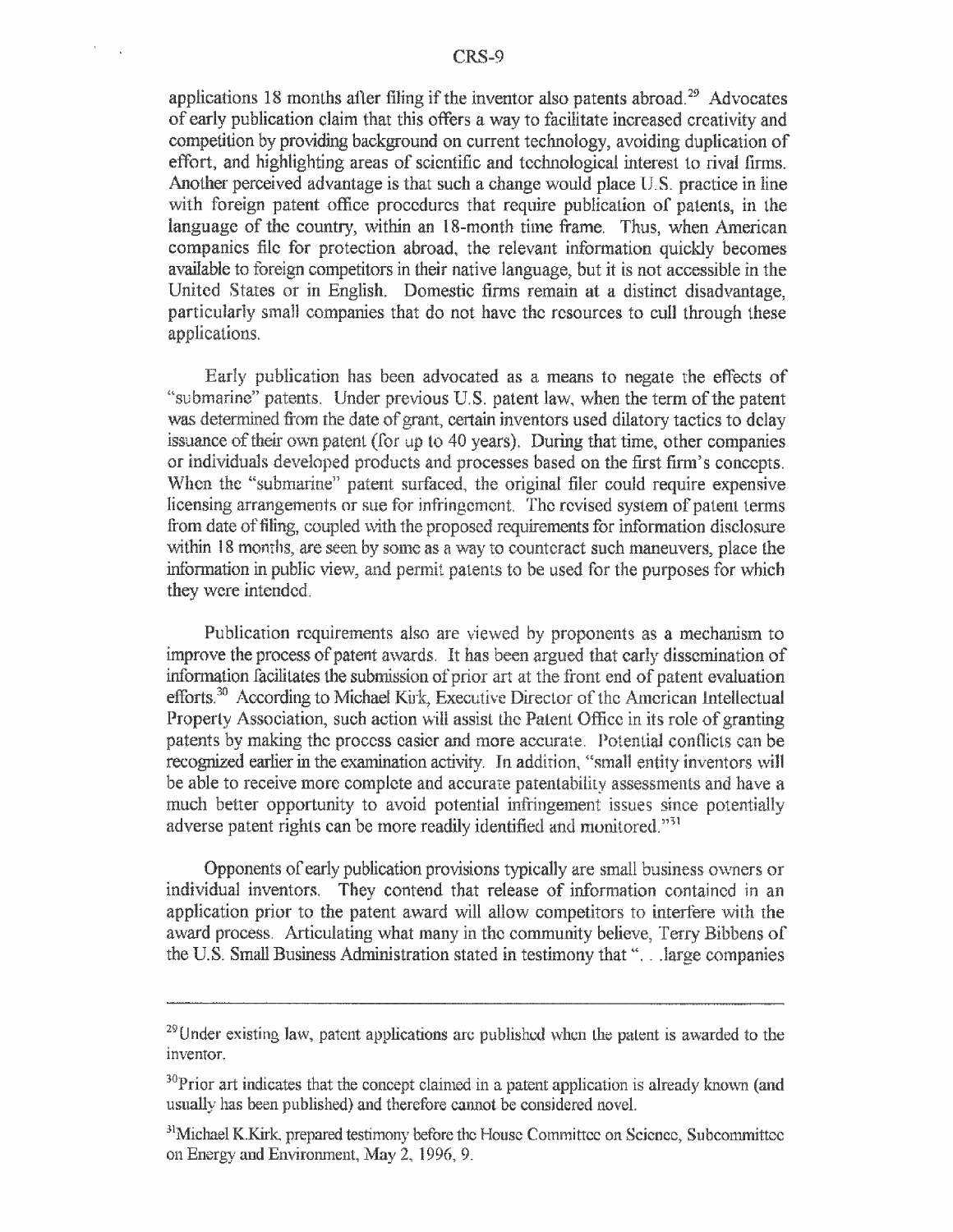would engage in predatory practices and claims against the small company before it has the protection of the patent, and has been able to interest a venture capital investor or other company in joining forces."<sup>32</sup> Contrary to justifications that early publication provides a means to expedite the patent process, opponents contend that large corporations, with the resources to hire lawyers to peruse applications, will use dilatory tactics to oppose the awarding of patents to small companies and will interfere with the system by excessive and unsubstantiated claims of prior art,

Studies have shown that small, high technology companies tend to be particularly innovative, Advocates for these businesses maintain that patent protection is therefore of major importance, Limited resources in smaller firms might make patents more effective because other means of appropriability may be unavailable.<sup>33</sup> Brand name loyalty, consumer feedback, and learning curve advantages are often beyond the reach ofsmall companies. In addition, because such businesses have few sources of internal funding, patents take on added significance when they can be used as collateral to obtain bank or venture capital financing.

It is also argued that attempts to align U.S. patent disclosure with foreign practices will place small firms at a distinct disadvantage. A study commissioned by the Small Business Administration found that while large companies file international patents on about one-half of their inventions, small firms file more than two-thirds of their patents exclusively in the United States.<sup>34</sup> Thus, a significant number of small business patents currently are not subject to foreign publication requirements and therefore are not covered by information disclosure stipulations, but would be if current practices were altered. To address these concerns, H.R. 1907 takes an approach similar to that contained in S. 507 from the 105<sup>th</sup> Congress and permits a delay in publication until the patent issues if no foreign patent applications are made.

#### **Issues for Consideration**

Competitive success often is based on how quickly a firm can bring an innovation to the marketplace. Patents can play a role in the competitiveness of individual companies by stimulating the expenditure of resources necessary to develop an idea into a commercial product or process. The extent to which patents facilitate innovation may be contingent on their ability to encourage this increased investment in research and development. As discussed above, the effectiveness of patents depends primarily on the extent of appropriability conferred and on the additional costs associated with imitation of the invention

Much of the controversy surrounding proposed changes in current **I, S.** patent law is related to early publication requirements. The role of information in innovation is critical because technological advancement today is knowledge-based, rather than

<sup>3</sup>Levin, et. al., *Appropriating the Returns from Industrial Research and Development*, 256. <sup>34</sup>Bibbens, *Testimony*, 8.

<sup>&</sup>lt;sup>32</sup>Terry E. Bibbens, prepared testimony before the House Committee on Science, Subcommittee on Energy and Environment, May 2, 1996, **3.**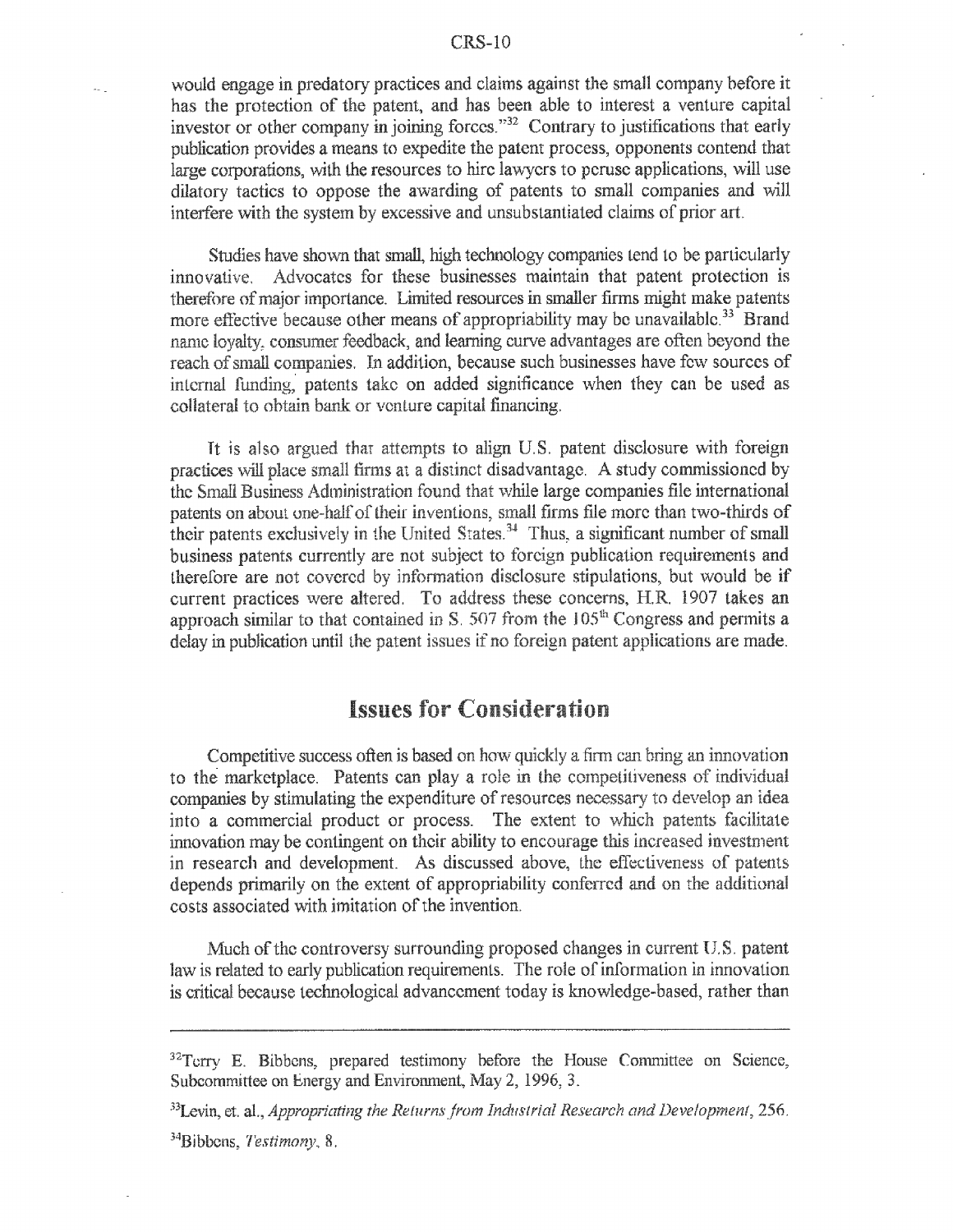resource-based as in the past, In certain industries, disclosure of information in a patent can provide competitors with valuable insight into company activities. In others, the information is not as critical.<sup>35</sup> The former Commissioner of Patents and Trademarks, Donald Quigg argues that the value of public disclosure of information through patents is underestimated, particularly in areas where the technologies are rapidly advancing. One of the characteristics of scientific research is that knowledge developed in one discipline often serves as the foundation for innovations in another area. As Scotchmer states, "[w]hen new discoveries are kept secret, this crossover factor vanishes and broader social benefit is lost."<sup>36</sup>

Patent protection does not make entry into the market impossible for competitors. Knowledge becomes disseminated rapidly, particularly in an era of international communications.<sup>37</sup> Within certain industries, patents reduce duplication time because of the disclosure of information.<sup>38</sup> Studies by Mansfield and his **f --- -es** found that **60%** of patented products had been imitated within four years of their introduction into the marketplace.<sup>39</sup> Information was available to competing firms within one year of product development and, for one-third of 100 firms studied, the data was public within six months. The dissemination of knowledge related to processes occurred less rapidly but usually was accomplished in under 15 months."

Patents increase imitation costs. The greater duplication costs and time associated with patents are vital to their perceived effectiveness.<sup>41</sup> However, there are acknowledged differences among industries. The computer, semiconductor, communications equipment, and aircraft industries are considered innovative, but do not rely extensively on patents to protect their ideas. Trade secrets or rapid introduction of improved technologies are used in place of patents. Thus, it has been argued, effective patent protection is not a necessary factor for technical advancement.<sup>42</sup> The role that patents play in innovation may be particular to the industrial sector under consideration

The debate over patent protection continues. Some experts, such as Donald Quigg, maintain that patents are essential because of their role in information

<sup>&</sup>quot;5 Scotchmer, *Standing on the Shoulders of Giants: Cumulatve Research and the Patent Law,* 209,

<sup>3</sup> "Quigg, *Safeguarding Intellectual Property-Stimulus to Econoric Expansion, 41,*

<sup>37</sup> Shoven, *Intellectual Property Rights and Economic Growth,* 46-47.

<sup>&</sup>lt;sup>38</sup>Levin, et. al., *Appropriating the Returns from Industrial Research and Development*, 269-270.

<sup>&</sup>quot;Mansficld, ct. al., *Imitation Costs an Patents: An Emprical Study,* 236.

<sup>&</sup>lt;sup>40</sup> Mansfield, *Intellectual Property Rights, Technological Change, and Economic Growth,* 8.

<sup>&</sup>lt;sup>41</sup> Levin, et. al., *Appropriating the Returns from Industrial Research and Development, 269.* 

<sup>42</sup>Sidney G. Winter, "Knowledge and Competence as Strategic Assets," in Teece, *The Competitive Challenge,* 178.